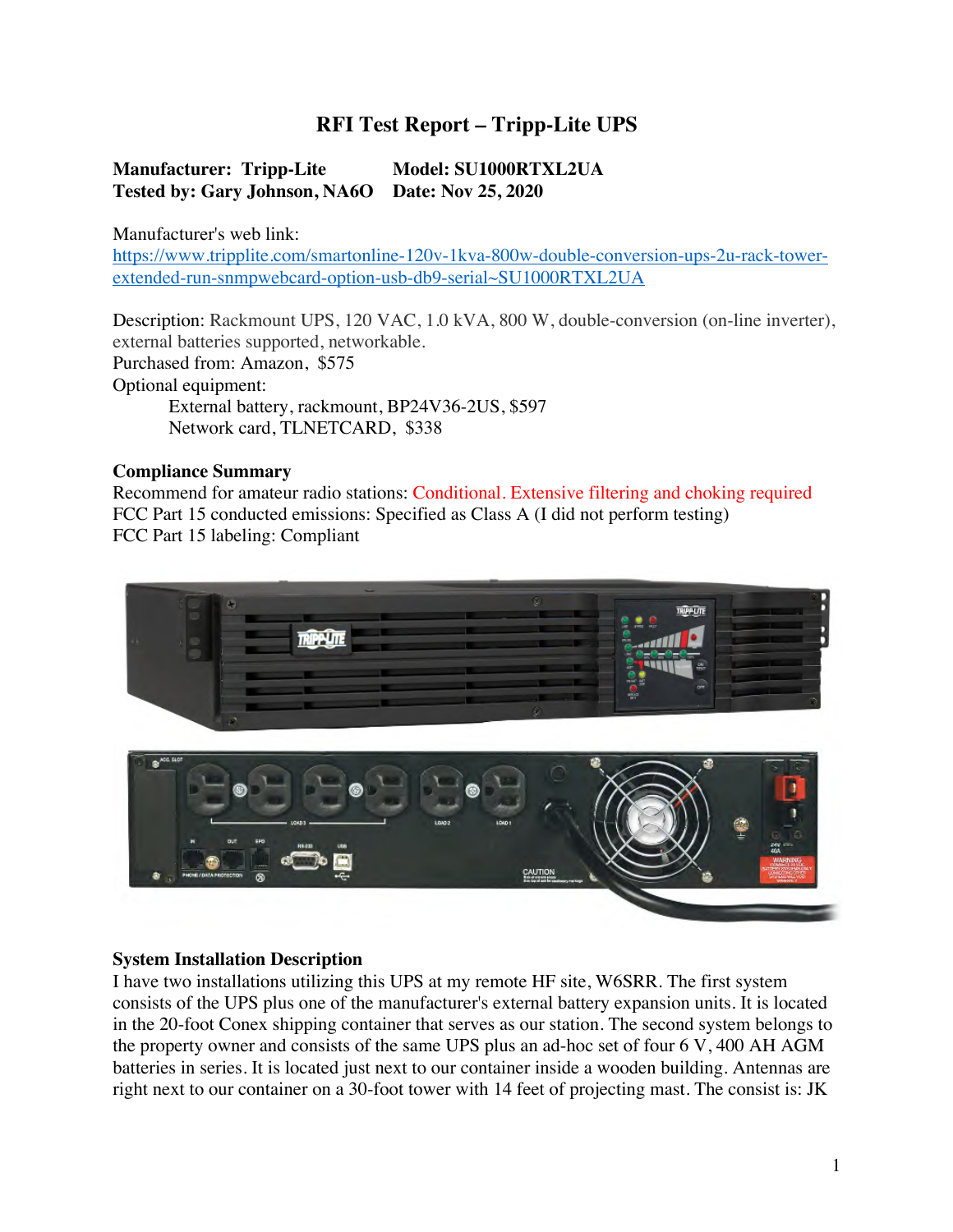Navassa 5, Optibeam 40/30m dipole, and half-slopers for 80 and 160m. Very close proximity of the antennas is a worst-case scenario for RFI susceptibility.

## **RFI on the First System**

The first system was installed in our container. Ferrite common-mode chokes were preemptively installed:

- Input cord, 12 turns on 4-inch type 31 toroid.
- Output (load) cords $(2 \text{ ea})$ : 8-10 turns on 2.4-inch type 31 toroids.
- Ethernet cable: 14 turns 2.4-inch type 31 toroid.

At power-on, broadband RFI was immediately detected on all HF bands, increasing the noise floor by 6-10 dB, and was was especially noticeable on the high bands. Audible signature was 120 Hz buzz. Using a sniffer probe and shortwave radio, the source was pinpointed as being the input line cord. Clearly a single choke was insufficient. An outlet box was assembled, containing a Delta 20DKBG5 EMI filter, and an additional choke on the cord feeding that, 10 turns on a 2.4-inch type 31 toroid. This was sufficient to reduce the noise on all bands back to our baseline.

Experimentally, I proved that common-mode chokes alone are insufficient to cure RFI on the AC line input. Apparently there is a high level of normal-mode noise that needs to be removed, thus the use of a commercial EMI filter proved effective in this case.

We did not test the system with the external battery pack unplugged. The jumper cable to that pack is quite short (about 14 inches) and is made from a tight pair of #6 AWG wires with 75 A PowerPole connectors. Additional battery units can be daisy-chained, and that is the main reason we chose this UPS system in the first place.

# **RFI on the Second System**

The second system was installed with its 500-pound (!) external battery set (4 ea Full River DC400-6). This configuration is not something that the manufacturer supports but the owner decided that the large capacity was needed. Comprehensive RFI filtering was preemptively installed, based on experience with the first system:

- Input cord, 12 turns on 4-inch type 31 toroid, followed by a custom outlet box containing a Delta 20DKBG5 EMI filter, followed by a final choke similar to the first.
- Output (load) cords: 8-10 turns on 2.4-inch type 31 toroids plus a custom outlet assembly containing a Delta 03DKAW5 EMI filter.
- Ethernet cable: 14 turns on a 2.4-inch type 31 toroid.

At power-on, severe RFI was noted particularly on 80 and 160m, consisting of broadband 120 Hz buzz plus powerful noise carriers every 40 kHz, typical of heavy-duty switching supplies. Noise was S9+5 dB everywhere, and S9+15 on the noise carriers. Broadband buzz was also apparent on higher bands. Clearly this is unacceptable!

Testing proved that the external battery cabling was the source of the radiated noise. Unplugging the battery pack returned everything to the normal baseline noise level. A massive choke was fabricated, consisting of two 4-inch type 31 toroids with 10 turns of #6 AWG paired cable and 75 A PowerPoles. This was plugged into the back of the UPS (very short exposed wire length), then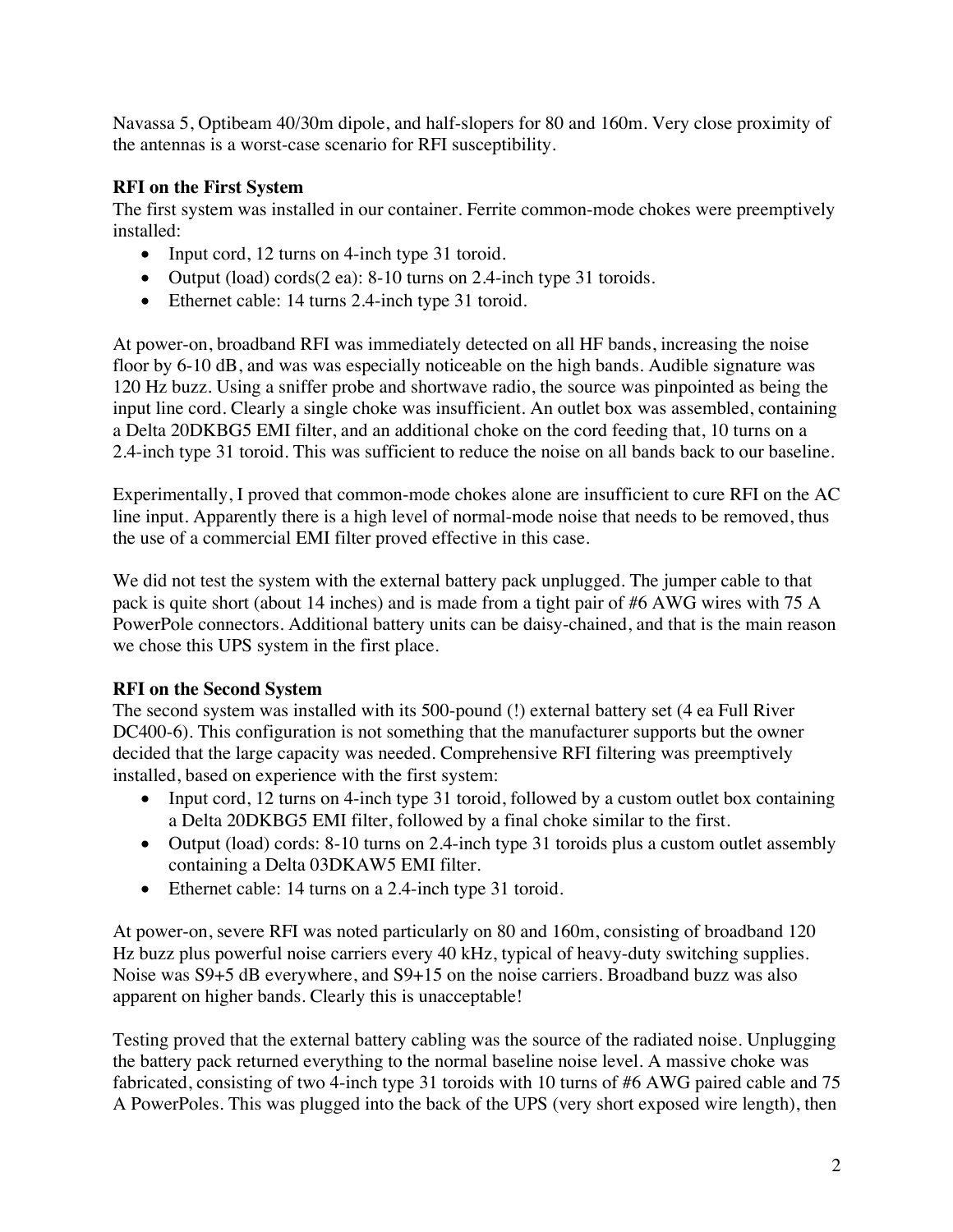the batteries were plugged into the choke. Also, excess cable to the batteries was twisted as tightly as possible. This eliminated the severe RFI.

Basic measurements of common-mode current noise were performed with a portable spectrum analyzer and current probe. Installing the large choke reduced the current by at least 25 dB at 3.5 MHz.



**One-line diagram of RFI mitigation on the second UPS installation.**

#### **Conclusion**

After extensive online research, I determined that UPS systems that support external batteries are at best certified as FCC Part 15 Class A (commercial), and never the quieter Class B (residential). This is probably because of the high ripple current in external cabling which the manufacturer has difficulty filtering. Any time such a system is installed near amateur radio antennas, expect an RFI problem. In contrast, small single-box UPS system, such as the 1 kVA units from CyberPower, are in my experience RFI quiet and are unlikely to cause problems. But their runtime is limited.

This fairly expensive Tripp-Lite UPS system required extensive filtering on **all** cables to make it tolerable. The manufacturer's battery packs are well-made, with steel enclosures and short cables. My opinion is that this works reasonably well from an RFI standpoint. If needed, it's possible to fabricate a large, expensive choke similar to what we did for the ad-hoc battery system.

Our site remains fairly noisy due to the presence of numerous commercial VHF, UHF, and microwave links plus residual RFI from the UPS systems and other nearby devices. A lot of money and effort has been expended on filtering and optimal installation wherever possible and yet the noise floor increases with the addition of each new item.

### **Ferrite Toroids Used**

Toroid, 2.4" OD, type 31, Fair-Rite 2631803802 Toroid, 4.0" OD, type 31, Fair-Rite 2631814002